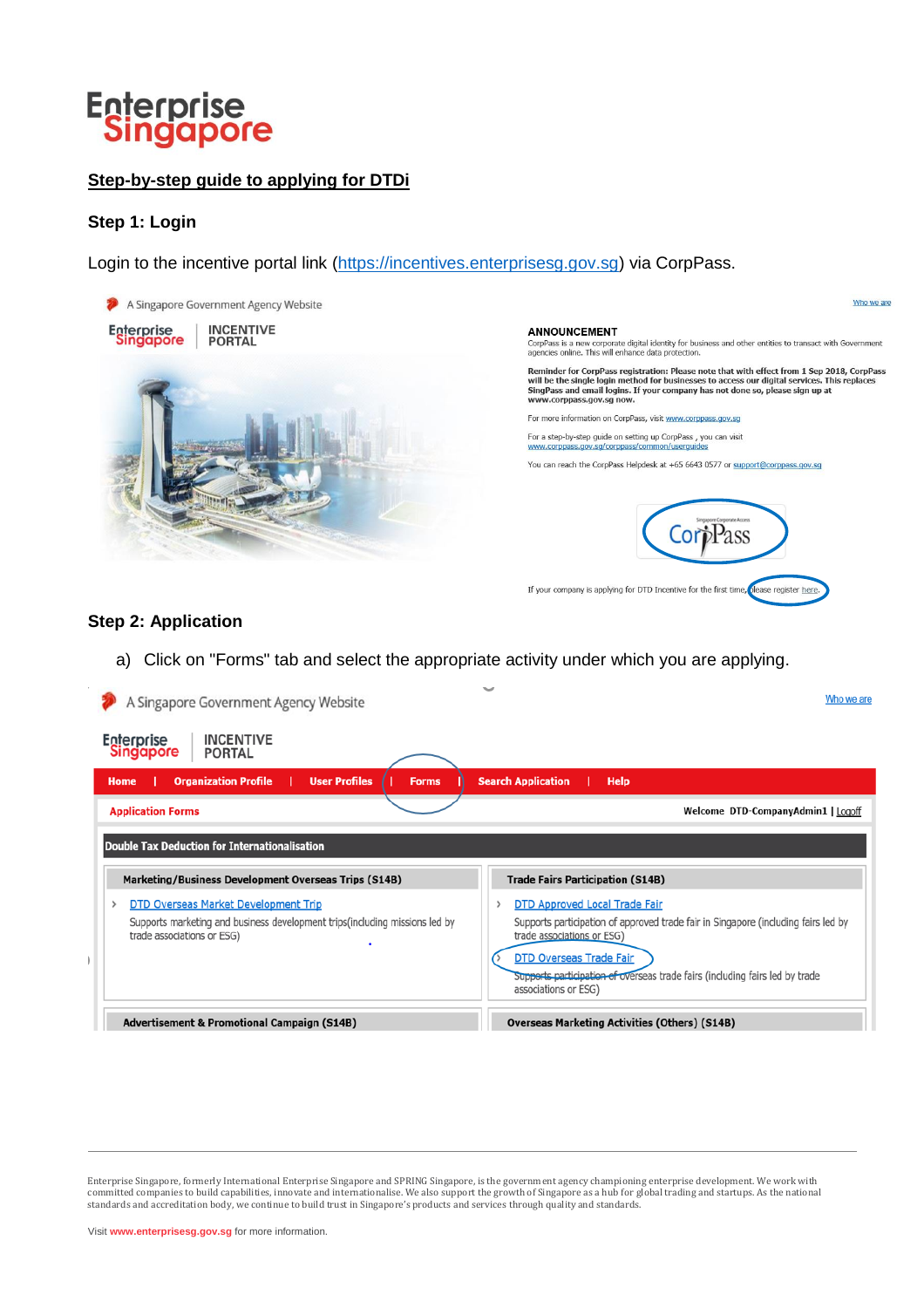b) Fill in all the relevant fields in all the tabs ("Project", "Expenses" and "Declaration") accordingly.

| Enterprise<br>Singapore           | <b>INCENTIVE</b><br><b>PORTAL</b>                                                                                                      |                                                                     |
|-----------------------------------|----------------------------------------------------------------------------------------------------------------------------------------|---------------------------------------------------------------------|
| Home                              | <b>Organization Profile</b><br><b>User Profiles</b><br><b>Search Application</b><br>Help<br><b>Forms</b>                               |                                                                     |
| <b>DTD Overseas Trade Fair</b>    | Welcome DTD-CompanyAdmin1   Logoff                                                                                                     |                                                                     |
|                                   | Compute<br>Submit<br>Save                                                                                                              | Cancel                                                              |
| * Indicates fields are compulsory | · This form may take you 20 mins to fill in.                                                                                           |                                                                     |
|                                   | • You will need information such as quotations or estimates of relevant expenses to fill in the form                                   |                                                                     |
| > Project                         | <b>Company Information</b>                                                                                                             |                                                                     |
| <b>Expense</b>                    | Company Name                                                                                                                           |                                                                     |
|                                   | <b>UEN</b>                                                                                                                             | Please have on hand<br>projects details e.g.                        |
| > Declaration                     |                                                                                                                                        | name of event, place                                                |
|                                   | <b>Project Details</b>                                                                                                                 | of event and project                                                |
|                                   | Name of the Event *                                                                                                                    | dates.                                                              |
|                                   | Place of Event - Country *<br>$\checkmark$<br>--Select--                                                                               |                                                                     |
|                                   | Place of Event - City *                                                                                                                | Project details required                                            |
|                                   | Start Date *<br>IIII (DD/MM/YYYY)                                                                                                      | will differ for different<br>$\overline{\mathbf{r}}$<br>activities. |
|                                   | End Date *<br>IIII (DD/MM/YYYY)                                                                                                        | $\overline{\cdot}$                                                  |
|                                   | Space/Stand Size (sqm) *                                                                                                               |                                                                     |
|                                   | Organizer of the trip<br>$\checkmark$<br>噻<br>--Select--                                                                               |                                                                     |
|                                   |                                                                                                                                        |                                                                     |
| <b>DTD Overseas Trade Fair</b>    | Welcome DTD-CompanyAdmin1   Logoff                                                                                                     |                                                                     |
| * Indicates fields are compulsory | Compute<br>Submit<br>Save                                                                                                              | Cancel                                                              |
|                                   | · This form may take you 20 mins to fill in.                                                                                           |                                                                     |
|                                   | • You will need information such as quotations or estimates of relevant expenses to fill in the form                                   |                                                                     |
| > Project                         | Expenses                                                                                                                               | Please have on                                                      |
| > Expenses                        | <b>Expenses</b><br>Company                                                                                                             | hand expenses                                                       |
| > Declaration                     | Amount (S\$)<br>excludes GS1<br><b>Eligible Expenses</b><br>Remarks<br>Accommodation and Subsistence (Meals Only) for up to 2 overseas | incurred and                                                        |
|                                   | D<br>Freighting of exhibits                                                                                                            | declare in the table                                                |
|                                   | D<br>D<br>Insurance of Exhibits                                                                                                        | accordingly.                                                        |
|                                   | Publicity Costs (Only for Corporate Brochures, posters or product catalogue with<br>B                                                  |                                                                     |
|                                   | event or trade name printed)                                                                                                           | Eligible expenses will<br>differ for different                      |
|                                   | D<br>Space/Stand Rental                                                                                                                | activities.                                                         |
|                                   | Stand Construction<br>p                                                                                                                |                                                                     |
|                                   | D<br>Stand Decoration                                                                                                                  |                                                                     |
|                                   |                                                                                                                                        |                                                                     |
|                                   | D<br>Airfare<br>p<br>Overseas Transportation                                                                                           |                                                                     |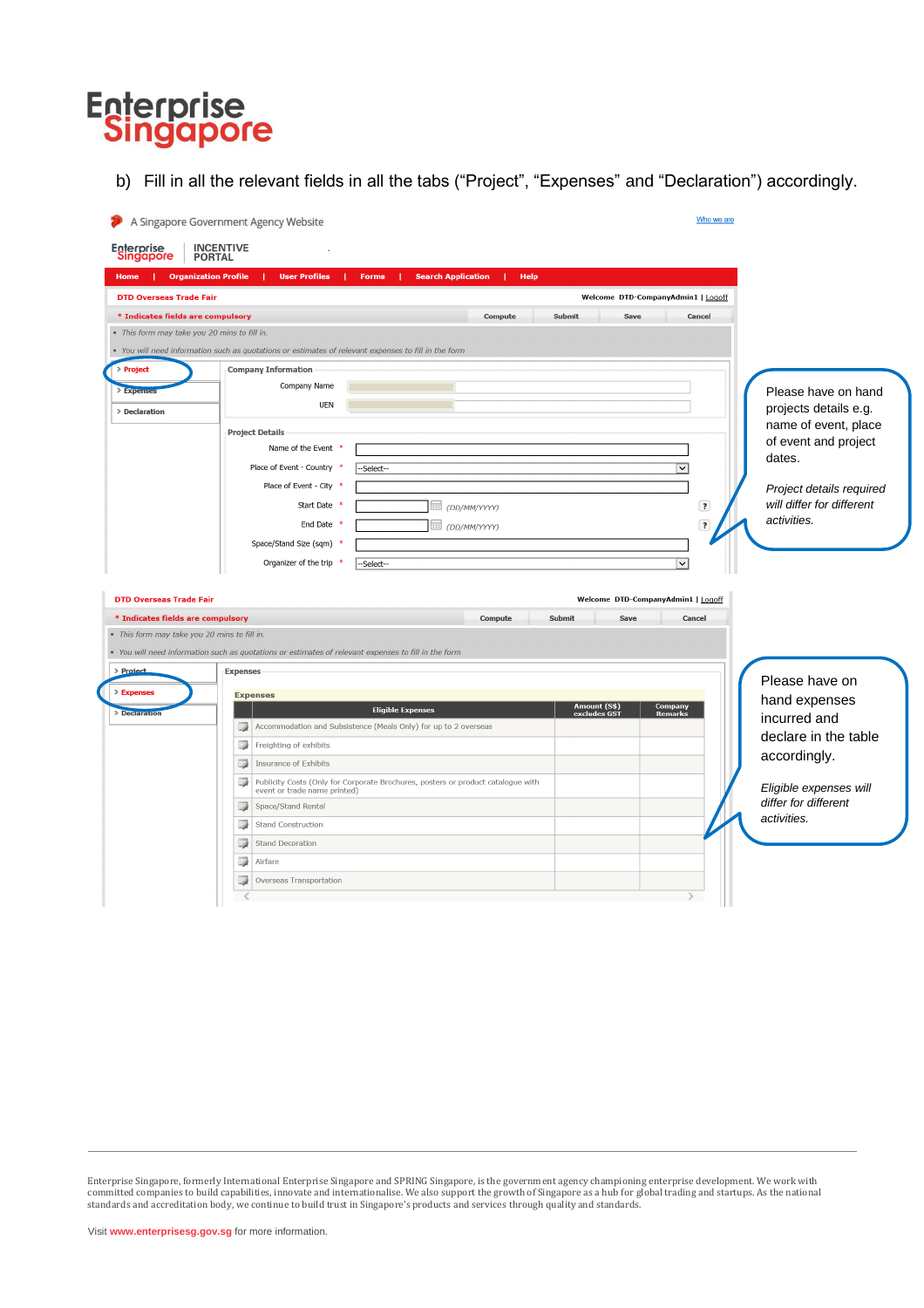| <b>DTD Overseas Trade Fair</b>               |                                                                                                                                                                                                                                                                                                                                                                                                             |                              |        | Welcome DTD-CompanyAdmin1   Logoff |        |
|----------------------------------------------|-------------------------------------------------------------------------------------------------------------------------------------------------------------------------------------------------------------------------------------------------------------------------------------------------------------------------------------------------------------------------------------------------------------|------------------------------|--------|------------------------------------|--------|
| * Indicates fields are compulsory            |                                                                                                                                                                                                                                                                                                                                                                                                             | Compute                      | Submit | Save                               | Cancel |
| . This form may take you 20 mins to fill in. |                                                                                                                                                                                                                                                                                                                                                                                                             |                              |        |                                    |        |
|                                              | • You will need information such as quotations or estimates of relevant expenses to fill in the form                                                                                                                                                                                                                                                                                                        |                              |        |                                    |        |
| > Project                                    | <b>Declaration</b>                                                                                                                                                                                                                                                                                                                                                                                          |                              |        |                                    |        |
| > Expenses                                   | I/We declare that:                                                                                                                                                                                                                                                                                                                                                                                          |                              |        |                                    |        |
| > Declaration                                | 1. I/We understand that DTD support is not available for companies that are already enjoying other forms of tax incentives from the<br>government e.g. Pioneer Incentive, Development & Expansion Incentives under the Economic Expansion Incentive Act (EEIA) and e.g. PIC<br>for Design under the Income Tax Act (ITA) etc.                                                                               |                              |        |                                    |        |
|                                              | I/We have verified the information furnished and confirm that it is true and correct and undertake to inform Enterprise Singapore<br>immediately of any changes in the information given in this application. We understand that Enterprise Singapore reserves the right to<br>withdraw its Double Tax Deduction support if there are any misrepresentations and/or false declarations in this application. |                              |        |                                    |        |
|                                              | I/We agree to be bound by the Terms of Use and Privacy Statement.                                                                                                                                                                                                                                                                                                                                           |                              |        |                                    |        |
|                                              | 2. Have you received any other government incentives/concessions (e.g. incentives under the EEIA and ITA) for this project?                                                                                                                                                                                                                                                                                 |                              |        |                                    |        |
|                                              | $\odot$ Yes $\odot$ No<br>If yes, please elaborate by filling in the table below:                                                                                                                                                                                                                                                                                                                           |                              |        |                                    |        |
|                                              | Add                                                                                                                                                                                                                                                                                                                                                                                                         |                              |        |                                    |        |
|                                              | <b>Current Incentive(s)</b>                                                                                                                                                                                                                                                                                                                                                                                 |                              |        |                                    |        |
|                                              | <b>Name of Incentive</b>                                                                                                                                                                                                                                                                                                                                                                                    | <b>Incentive Period From</b> |        | <b>Incentive Period To</b>         |        |
|                                              | No Records Added.                                                                                                                                                                                                                                                                                                                                                                                           |                              |        |                                    |        |
|                                              |                                                                                                                                                                                                                                                                                                                                                                                                             |                              |        |                                    |        |

#### **Step 3: Submission**

Click on the "Submit" button once you have completed all the fields.

|                                              | A Singapore Government Agency Website                                                                |              |                               |             |        |                                           | Who we are              |
|----------------------------------------------|------------------------------------------------------------------------------------------------------|--------------|-------------------------------|-------------|--------|-------------------------------------------|-------------------------|
| Enterprise<br>Singapore<br><b>PORTAL</b>     | <b>INCENTIVE</b>                                                                                     |              |                               |             |        |                                           |                         |
| <b>Organization Profile</b><br>Home          | <b>User Profiles</b>                                                                                 | <b>Forms</b> | <b>Search Application</b>     | <b>Help</b> |        |                                           |                         |
| <b>DTD Overseas Trade Fair</b>               |                                                                                                      |              |                               |             |        | <b>Nalcome DTD-CompanyAdmin1   Logoff</b> |                         |
| * Indicates fields are compulsory            |                                                                                                      |              |                               | Compute     | Submit | Save                                      | Cancel                  |
| . This form may take you 20 mins to fill in. |                                                                                                      |              |                               |             |        |                                           |                         |
|                                              | • You will need information such as quotations or estimates of relevant expenses to fill in the form |              |                               |             |        |                                           |                         |
| > Project                                    | <b>Company Information</b>                                                                           |              |                               |             |        |                                           |                         |
| > Expenses                                   | Company Name                                                                                         |              |                               |             |        |                                           |                         |
| > Declaration                                | <b>UEN</b>                                                                                           |              |                               |             |        |                                           |                         |
|                                              | <b>Project Details</b>                                                                               |              |                               |             |        |                                           |                         |
|                                              | Name of the Event *                                                                                  |              |                               |             |        |                                           |                         |
|                                              | Place of Event - Country *                                                                           | --Select--   |                               |             |        |                                           | $\checkmark$            |
|                                              | Place of Event - City *                                                                              |              |                               |             |        |                                           |                         |
|                                              | Start Date *                                                                                         |              | $\overline{}$<br>(DD/MM/YYYY) |             |        |                                           | $\overline{\mathbf{z}}$ |
|                                              | End Date *                                                                                           |              | $\overline{}$<br>(DD/MM/YYYY) |             |        |                                           | $\overline{\mathbf{r}}$ |
|                                              | Space/Stand Size (sqm) *                                                                             |              |                               |             |        |                                           |                         |
|                                              | Organizer of the trip *                                                                              | --Select--   |                               |             |        |                                           | $\checkmark$            |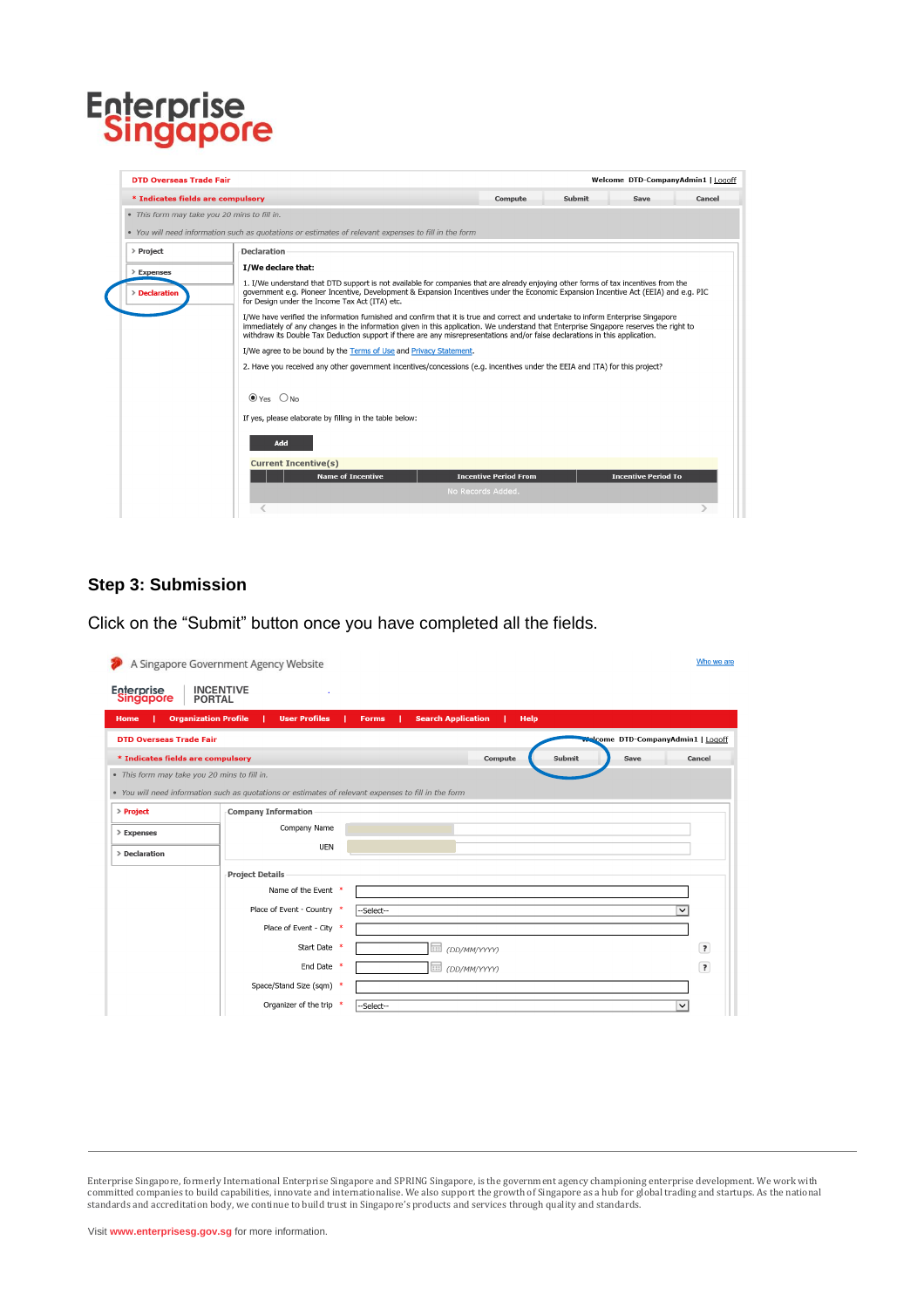

#### **Step 4: Approval-in-Principle (AIP)**

After your application is supported by Enterprise Singapore, you will receive an "Approval-in-Principle (AIP)" email notification from Enterprise Singapore in your inbox.

#### **Step 5: Evaluation Form**

a) Click on "Forms" tab. Select the type of evaluation form which you would like to submit at the bottom of the page. Select the application that you would like to submit the evaluation form for.

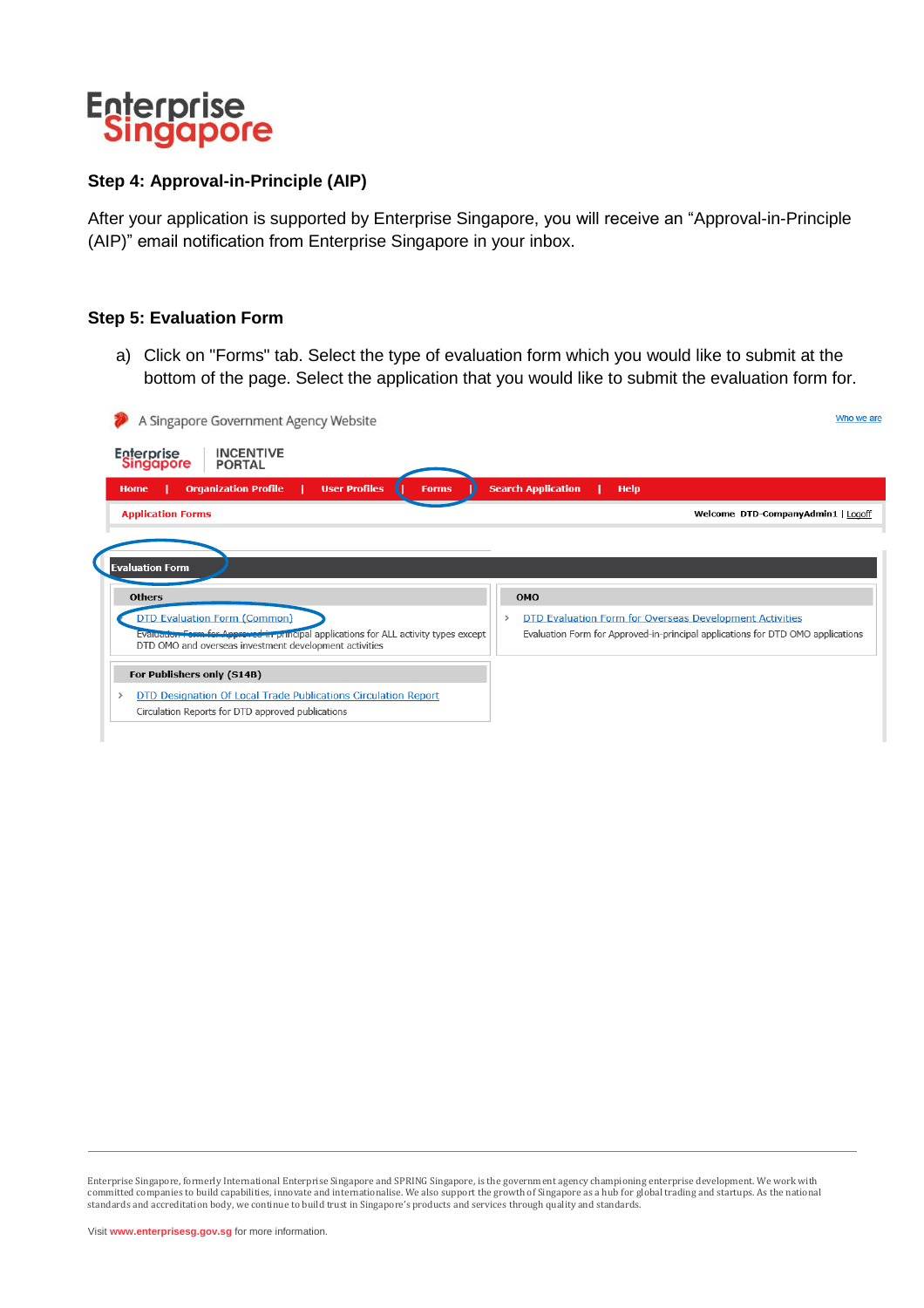b) Fill in all the relevant fields accordingly.

|                                               | A Singapore Government Agency Website                                                                |                     |                           |             |        |                                    | Who we are                                                     |  |
|-----------------------------------------------|------------------------------------------------------------------------------------------------------|---------------------|---------------------------|-------------|--------|------------------------------------|----------------------------------------------------------------|--|
| Enterprise<br>Singapore<br><b>PORTAL</b>      | <b>INCENTIVE</b>                                                                                     |                     |                           |             |        |                                    |                                                                |  |
| <b>Organization Profile</b><br>Home           | <b>User Profiles</b>                                                                                 | <b>Forms</b>        | <b>Search Application</b> | <b>Help</b> |        |                                    |                                                                |  |
| <b>DTD Evaluation Form (Common)</b>           |                                                                                                      |                     |                           |             |        | Welcome DTD-CompanyAdmin1   Logoff |                                                                |  |
| * Indicates fields are compulsory             |                                                                                                      |                     |                           |             | Submit | Save                               | Cancel                                                         |  |
| · This form may take you 20 mins to fill in.  |                                                                                                      |                     |                           |             |        |                                    |                                                                |  |
|                                               | • You will need information such as quotations or estimates of relevant expenses to fill in the form |                     |                           |             |        |                                    |                                                                |  |
| > Project Outcomes<br><b>Achieved</b>         | <b>Company Information</b>                                                                           |                     |                           |             |        |                                    |                                                                |  |
|                                               | Company Name                                                                                         |                     |                           |             |        |                                    |                                                                |  |
|                                               | <b>UEN</b>                                                                                           |                     |                           |             |        |                                    |                                                                |  |
|                                               | <b>Project Details</b>                                                                               |                     |                           |             |        |                                    |                                                                |  |
|                                               | Application Reference Number                                                                         |                     |                           |             |        |                                    |                                                                |  |
|                                               | <b>Activity Name</b>                                                                                 | Overseas Trade Fair |                           |             |        |                                    |                                                                |  |
|                                               | Event Name                                                                                           |                     |                           |             |        |                                    |                                                                |  |
|                                               | Supported Expenses (S\$)                                                                             | 80.00               |                           |             |        |                                    |                                                                |  |
|                                               | Results of the Market Development Activities                                                         |                     |                           |             |        |                                    |                                                                |  |
|                                               |                                                                                                      |                     |                           |             |        |                                    |                                                                |  |
|                                               |                                                                                                      |                     |                           |             |        |                                    |                                                                |  |
| Outcomes Achieved                             |                                                                                                      |                     |                           |             |        |                                    | Please have on hand                                            |  |
| Confirmed Sales (S\$) *                       |                                                                                                      |                     |                           |             |        |                                    | results of your                                                |  |
| Under Negotiation (S\$) *                     |                                                                                                      |                     |                           |             |        |                                    | market/investment activity.                                    |  |
| Projected Sales for next 12 *<br>Months (S\$) |                                                                                                      |                     |                           |             |        |                                    | These includes outcomes                                        |  |
|                                               |                                                                                                      |                     |                           |             |        |                                    | achieved, confirmed sales,                                     |  |
|                                               |                                                                                                      |                     |                           |             |        |                                    | under negotiation sales and<br>projected sales for the next 12 |  |
|                                               |                                                                                                      |                     |                           |             |        |                                    | months.                                                        |  |
|                                               |                                                                                                      |                     |                           |             |        |                                    |                                                                |  |

Enterprise Singapore, formerly International Enterprise Singapore and SPRING Singapore, is the government agency championing enterprise development. We work with<br>committed companies to build capabilities, innovate and inte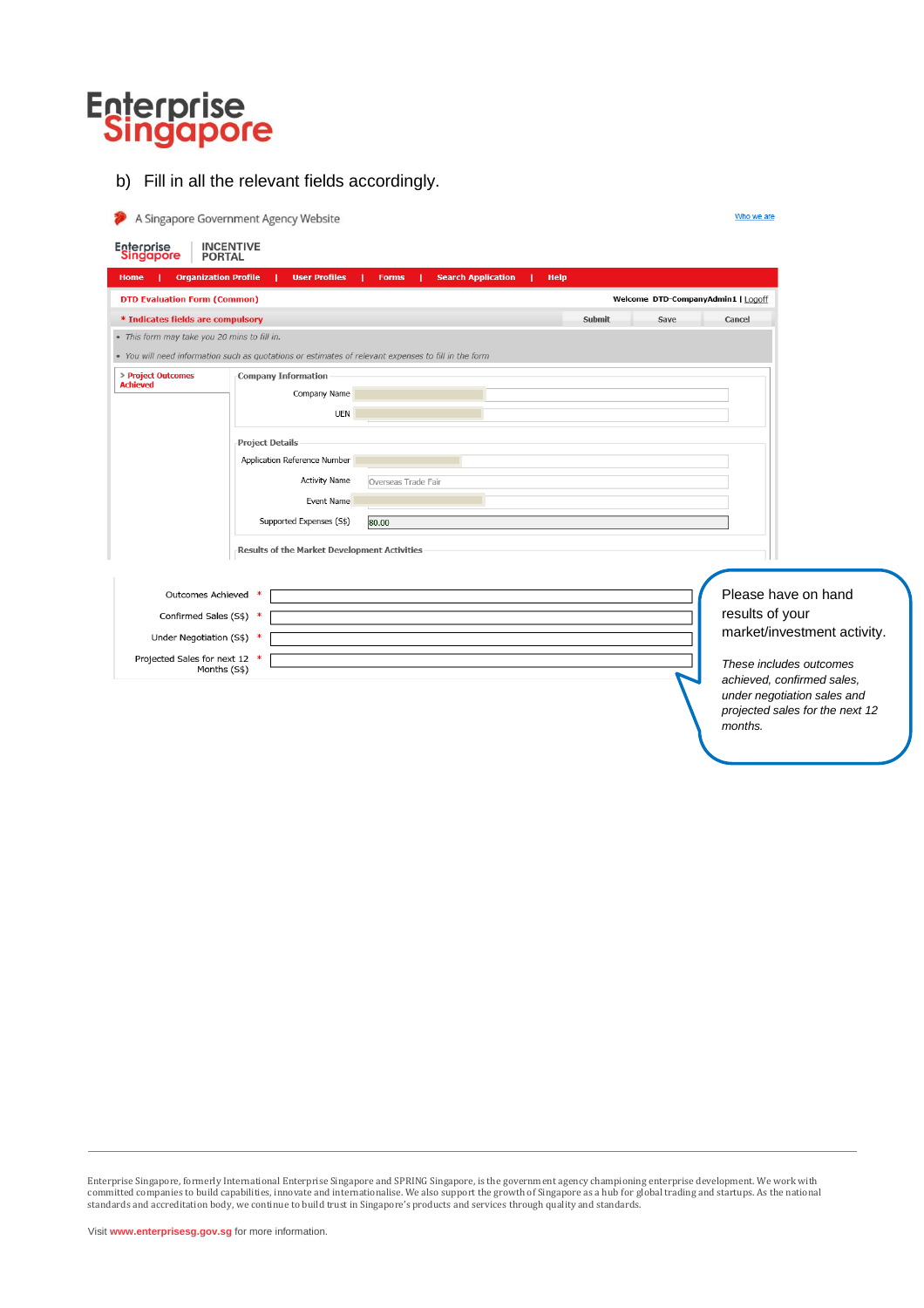

#### **Step 6: Submission**

Click on the "Submit" button once you have completed all the fields.

|                                              | A Singapore Government Agency Website                                                                |                     |                           |             |        |      | Who we are                         |
|----------------------------------------------|------------------------------------------------------------------------------------------------------|---------------------|---------------------------|-------------|--------|------|------------------------------------|
| Enterprise<br>Singapore                      | <b>INCENTIVE</b><br><b>PORTAL</b>                                                                    |                     |                           |             |        |      |                                    |
| <b>Organization Profile</b><br><b>Home</b>   | <b>User Profiles</b>                                                                                 | <b>Forms</b>        | <b>Search Application</b> | <b>Help</b> |        |      |                                    |
| <b>DTD Evaluation Form (Common)</b>          |                                                                                                      |                     |                           |             |        |      | Welcome DTD-CompanyAdmin1   Logoff |
| * Indicates fields are compulsory            |                                                                                                      |                     |                           |             | Submit | Save | Cancel                             |
| . This form may take you 20 mins to fill in. |                                                                                                      |                     |                           |             |        |      |                                    |
|                                              | • You will need information such as quotations or estimates of relevant expenses to fill in the form |                     |                           |             |        |      |                                    |
| > Project Outcomes<br><b>Achieved</b>        | <b>Company Information</b>                                                                           |                     |                           |             |        |      |                                    |
|                                              | Company Name                                                                                         |                     |                           |             |        |      |                                    |
|                                              | <b>UEN</b>                                                                                           |                     |                           |             |        |      |                                    |
|                                              | <b>Project Details</b>                                                                               |                     |                           |             |        |      |                                    |
|                                              | Application Reference Number                                                                         |                     |                           |             |        |      |                                    |
|                                              | <b>Activity Name</b>                                                                                 | Overseas Trade Fair |                           |             |        |      |                                    |
|                                              | Event Name                                                                                           |                     |                           |             |        |      |                                    |
|                                              | Supported Expenses (S\$)                                                                             | 80.00               |                           |             |        |      |                                    |
|                                              | Results of the Market Development Activities                                                         |                     |                           |             |        |      |                                    |

#### **Step 7: Letter of Support**

a) Click on the application under the "Submitted Application" section.

| Welcome DTD-CompanyAdmin1   Logoff |
|------------------------------------|
| UEN:                               |
|                                    |
| No Announcement                    |
|                                    |
|                                    |
|                                    |